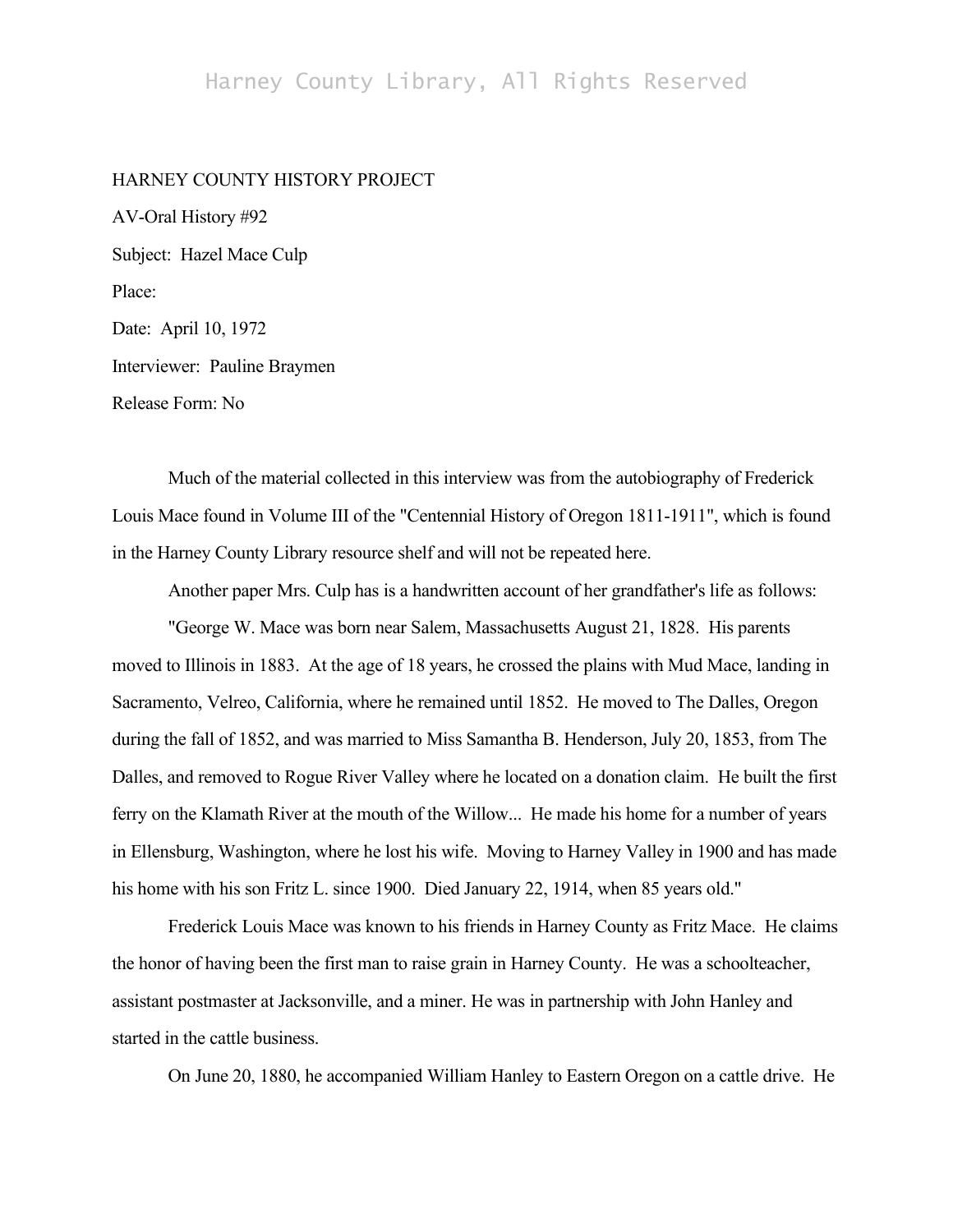arrived on July 4 and went to work for Todhunter and Devine for \$30 a month.

He taught school until May 4, 1884, at the school where the Memorial Field ballpark in Burns is now.

He carried mail from here to Lakeview with a packsaddle in the winter, and a buckboard in the summer, over unbroken sagebrush trail. He cut his own pathway, shoed his own horses, and packed his own supplies, and grain for the horses. He built his own cabins along the route. He carried the mail for two years.

Fritz Mace started raising cattle but abandoned it in favor of raising sheep in 1888. They drove the sheep to Huntington to sell. He trailed them as far as Wyoming. They also took three or four-year-old steers in the fall, fattened them in the winter, and shipped them to the Portland markets.

Fritz married Adeline Isabel Parker, a native of California in 1883. They had four children: Myrtle, who died at age 7; Clarence, who died at few years ago; Hazel L. who still lives in the house her father built; and Muriel, who died at age 12 or 13.

The Culp property is located about two miles south of the Grange Hall on Hanley Lane.

Hazel tells ... went out to the sheep camp. All the sheepherder had to eat was beans. He said, "I like 'em; dog like 'em too!"

Mama always had a pot of beans on the stove, and a pot of sourdough, and boiled meat. She cooked enough meat to last all day, and the next day too. She had a girl working for us, and the girl looked in the pot and said, "That kind of meat again?" And Mama said, "I'm not going to cook meat three times a day."

They bought enough supplies in Huntington to last all winter. "If you wanted to eat, you had to cook it yourself." Hazel says.

Her father used to buy fresh fruit from John Day, but mostly they had canned and dried fruit.

Later, when her father planted apple, pear, and plum trees in the orchard near the house, it was Hazel's job to carry water to them. They put coal oil cans around each tree, and she filled these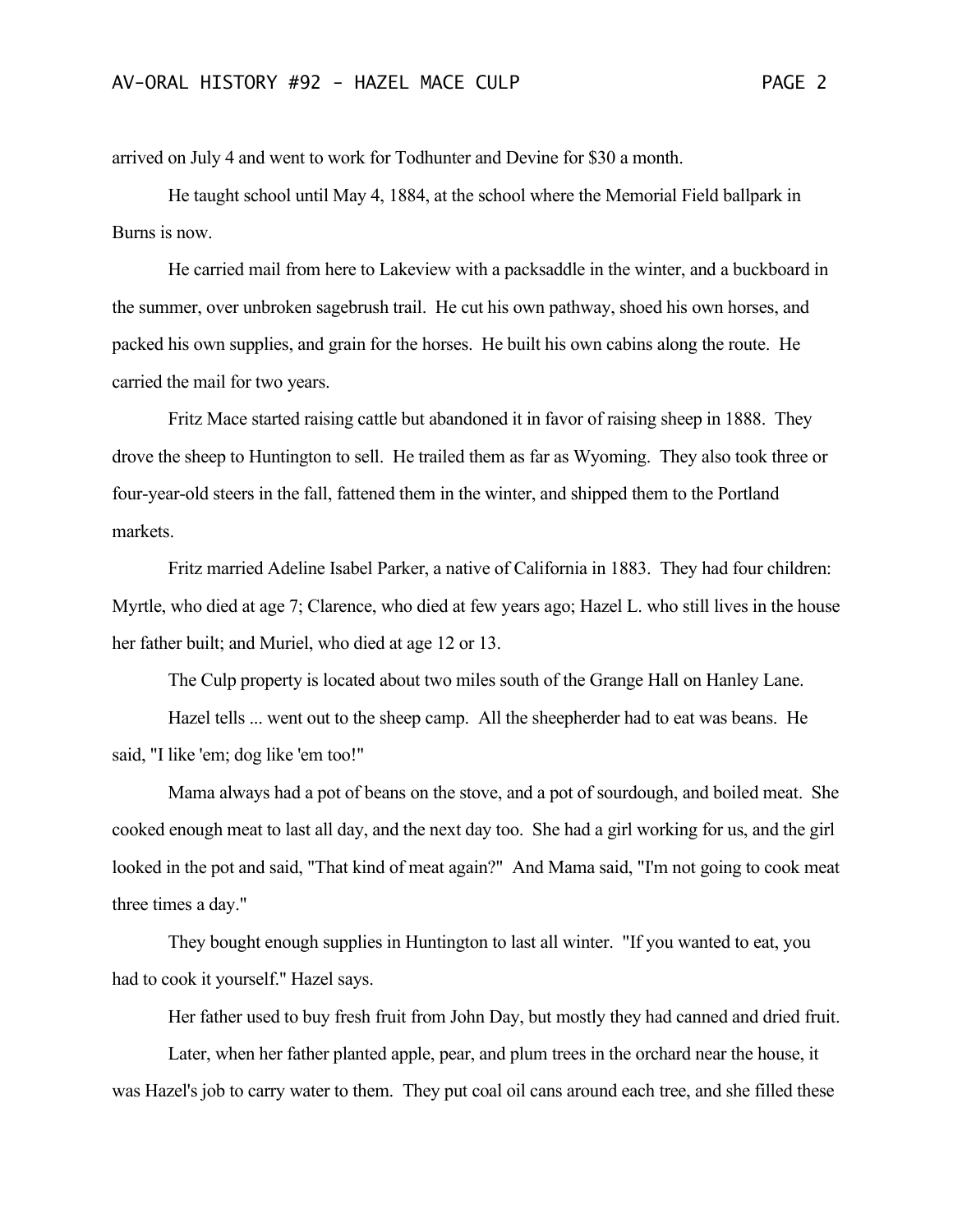buckets full each day. The cans slowly leaked the water around the roots of the trees. The method was successful, and today they still grow where they were planted long ago.

Hazel went to Poison Creek School. Hattie Bartlett Miler was one of her teachers. Then she went to school in Burns, and to Behnke-Walker Business College in Portland.

She rode sidesaddle to school, and still has her saddle.

She told about the school on the airport property across from what is known as the Old Experiment Station. It was known as Denstedt School. Others have told of this school, but Hazel is the first to put a name to it.

Her dad was up at four every morning, she remembers, and put in a full day. But she observes of life today, "We're living too fast today, and everyone is in too big a rush."

The first car she remembers riding in was a white Ford that belonged to Bill Hanley. It had bucket seats in front. "I liked it." Thought that was really something, she remembers.

They used to take a four-horse team to the forest and haul wood. Her dad went up in May to cut, and then they hauled it down in October. It took twenty cord to last the winter. "That is the reason I finally put in oil." she says. "You couldn't buy decent wood."

Hazel was married to Charles Culp in 1917. They first lived where Hilton Whiting's house is now. They had the place in oats. Then they lived where Wayne Howes' place is on Rye Grass Lane. They lived there until 1924, when they moved into the Mace house her father had built. All their children were born in this house: Pat Culp, rancher; Fred Culp, Burns Postal Department; Myrtle Christy and Verda Tiller.

The Fritz Mace place, better known today as the Culp Ranch, is a beautiful setting. The house, located back off the highway along the Silvies River, is surrounded by natural meadow grass. Hazel has put in many long hours in her yard and garden, hauling in soil, and building up a beautiful lawn and grounds. The house is lovely too, with large picture windows that overlook several miles of meadow, and Wright's Point in the distance.

-pb-